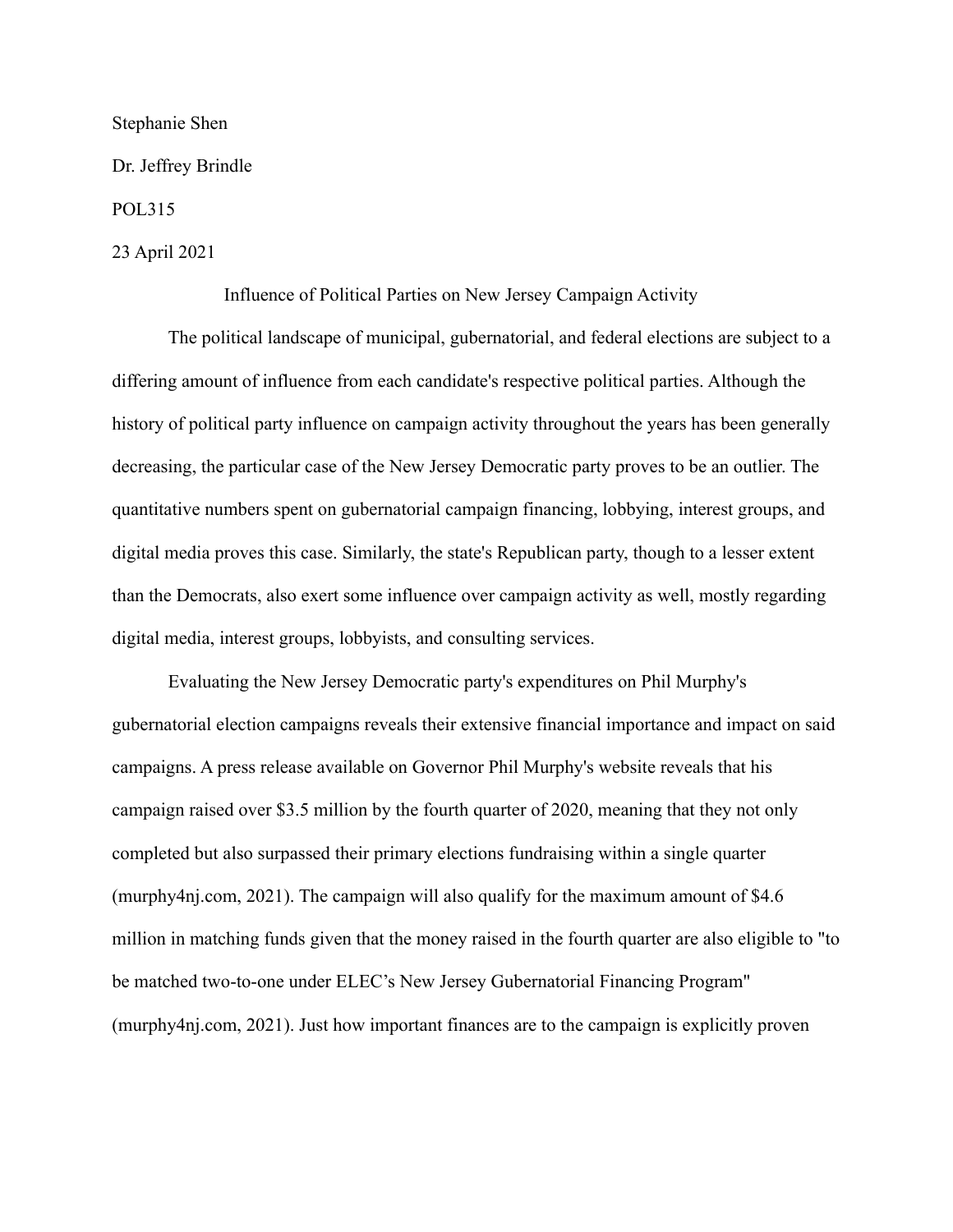with Campaign spokesperson Caitlin Mota: "At this point, the campaign will consist primarily of a fundraising operation" (nj4gov.com, 2021).

Perhaps evaluating the amount of money that the Democratic party allocates towards campaigns relative to the Republican party will make it easier to understand just how important finances are in Democratic campaigns. A report released by the New Jersey Election Law Enforcement Committee in 2017 shows that out of the five Democratic and five Republican candidates that ran for 2017's primary elections, every Democratic candidate combined raised \$23,513,445 while every Repulican candidate combined raised \$4,550,441.

Taking a closer look at the breakdown of the donors for Murphy's 2021 campaign also provides valuable insight as to how the party overall obtains its money for primary and general campaigns -- the primary source of funding. The following data was gathered from the New Jersey Election Law Enforcement Commission. An abundance of the contributions fall between \$2,000 and \$4,900 per contributor. Less than 20 contributions were \$250 or less, and less than 10 contributions were under \$100. Many of the contributors themselves were corporations, PACs, or unions. Examples include Bayer Corporation, Constructors for Good Government Inc, Alkermes Inc. PAC, and Amalgamated Transit Union. Not every donation was from the state of New Jersey either. Other states that donations came from included California, Arizona, Connecticut, Washington D.C., Virginia, Texas, Pennsylvania, Maryland, Florida, South Dakota, and Utah. Again, comparing Murphy's finance sources to a Republican candidate may further contextualize the Democratic party's emphasis on money when it comes to its influence on campaign activity. For example, the data available on the Republican candidate Jack Ciattarelli by The New Jersey Election Law Enforcement shows that only three donations made to him were over \$4,000, and majority of donations are \$1,000 or less. The latest expense report from the New Jersey Election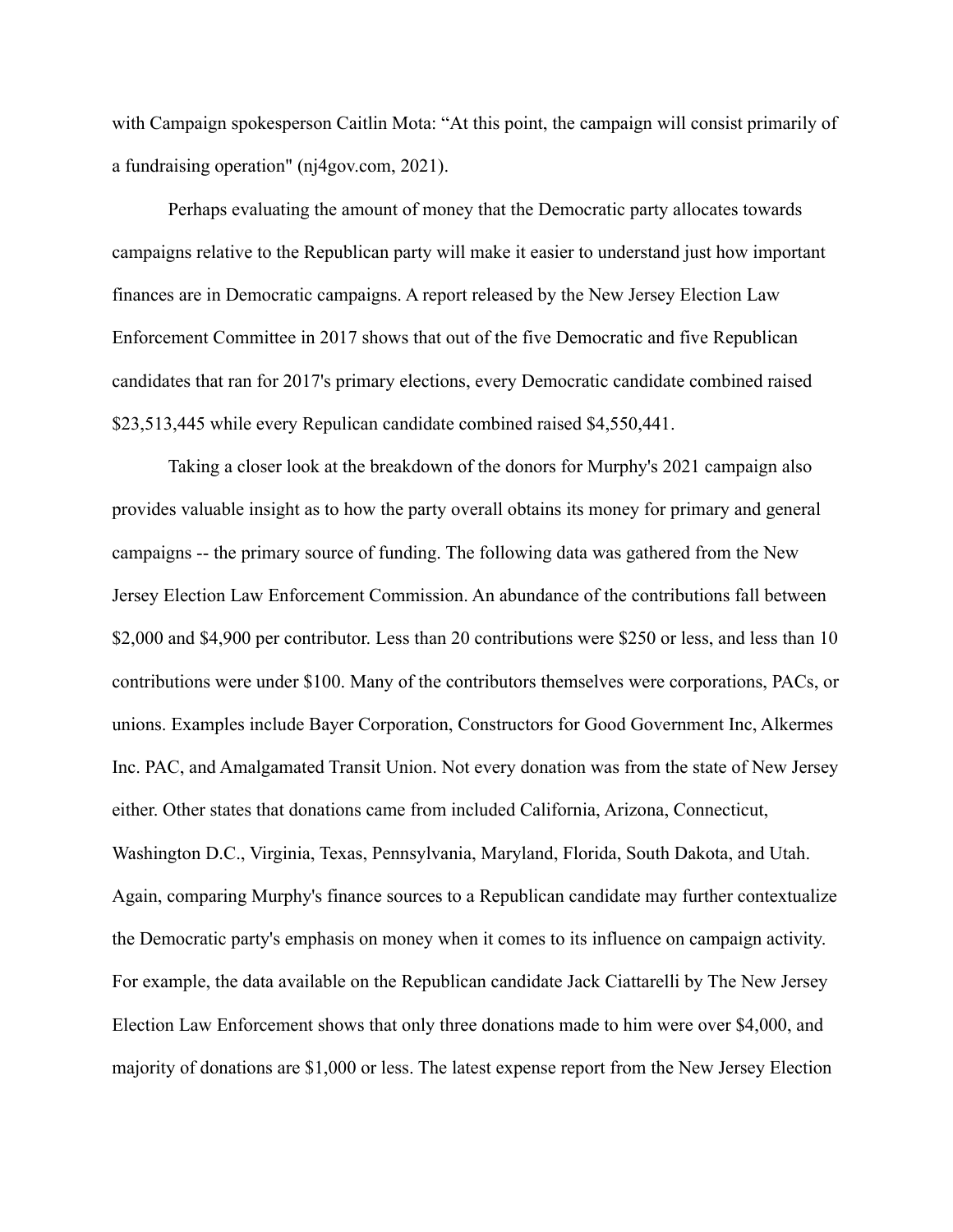Law Enforcement Commission provides a brief breakdown of what the fundraising money has been spent on: \$70k on Administration categorized as "other," \$67.5k on Legal and Accounting, \$64.5k on Personnel and Taxes, \$40.5k on Fundraising Expenses categorized as "other," \$11.7k on Food and Beverage for Fundraising, \$6.7k on Equipment, \$4.7k on Computer Accounting Consultant(s), \$371.45 on rent and utilities, and \$55.00 on Printing and Mailing.

To further demonstrate how important finances are for the Democratic party, it is also relevant to mention that Murphy's campaign selected an organization called Choose New Jersey to "manage a \$3 million ad campaign to promote the state as a destination for businesses," where "the \$3 million was added to the current budget by the governor's office" (Arco, 2019). The purpose of this is to create "a marketing program to highlight the benefits of doing business in the state ... and to encourage national and international business entities to relocate and expand in New Jersey (Arco, 2019). This allocation of funds for the purpose of generating an advertisement also shows that money in this campaign is inextricably linked to the role of media advertising in campaign activity for the Democratic Party.

A non-profit that is run by Phil Murphy's advisors launched a TV and digital ad in 2020 for the upcoming primaries which cost them \$1.25 million (Wildstein, 2020). This ad, featuring Murphy sitting in an empty baseball stadium, focuses on his priority of rebuilding the state's economy post Covid-19. He addresses income disparities based on socioeconomic status that were brought to light during the pandemic (Wildstein, 2020). Murphy's utilization of television ads has been primarily supported through New Direction NJ sponsorships, a non-profit advocacy organization which was created by many of his allies (Steinberg, 2020). This usage of media advertising is a pattern that can also be traced back to the 2019 election, in which the same non-profit of New Direction NJ allocated \$2 million on Murphy's television ads two weeks prior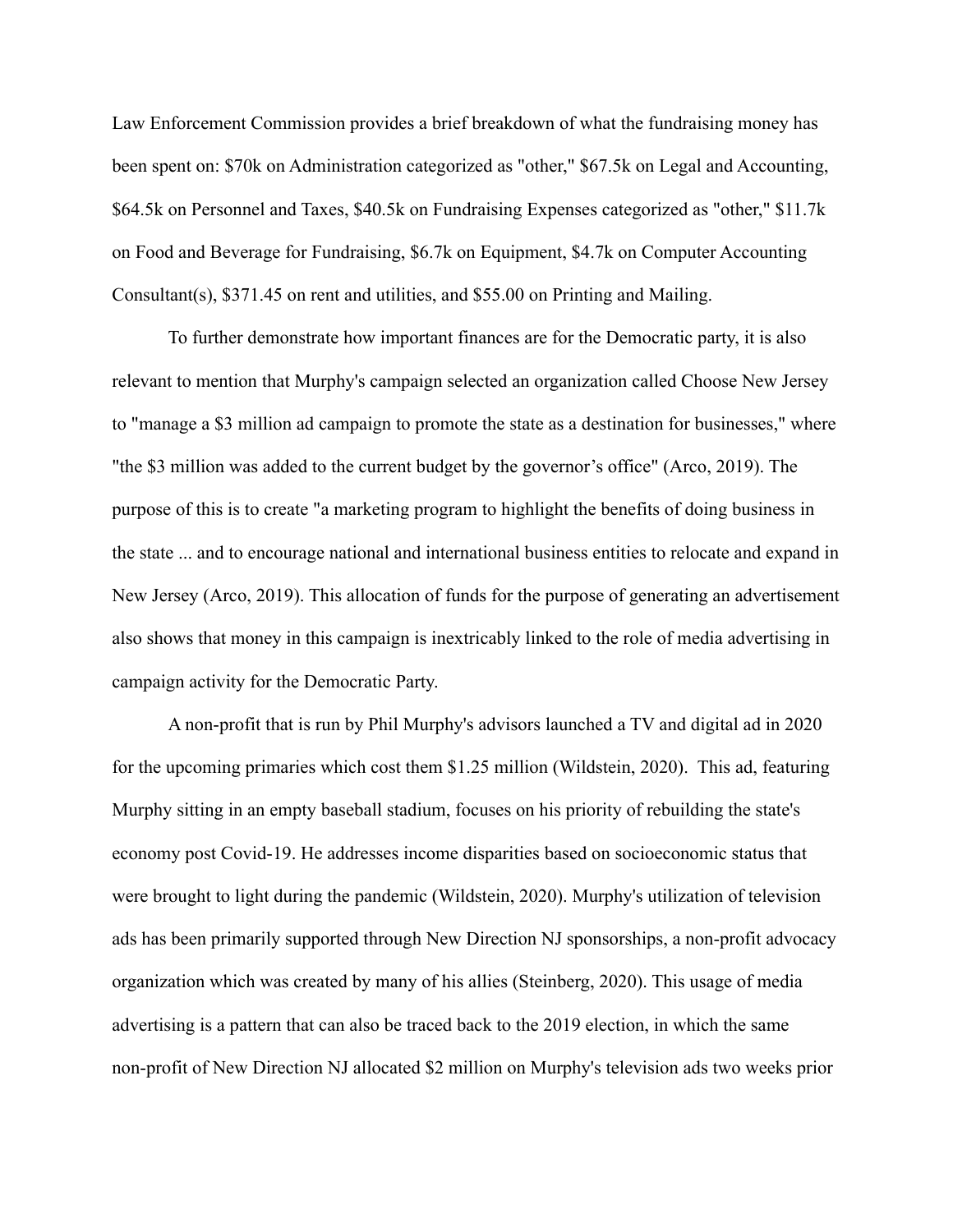to the primaries (Wildstein, 2020). These ads have been planned, crafted, and produced by Brad Lawrence and Steve DeMicco who are the nation's two most innovative and competent media consultants a part of the Democratic Party" (Steinberg, 2020). In an effort to emphasize just how important of a part digital media and advertising has had on Murphy's campaign, Steinberg also compared him to previous governor Tom Keen and believes that "both governors owe their political popularity and success largely to their proficiency with television" (Steinberg, 2020).

Given that the Republican party overall raises less money for its candidates than its Democratic counterpart, it is expected that they subsequently spend less on digital advertising. However, there is still effort being made by the GOP. For example, Republican candidate Brian Levine scheduled a "media day" for April 23, directly followed by a meet and greet with residents on Zoom (Brian Levine for Governor, 2021. However, no information is given about what exactly this entails. Similarly, Republican candidate Harsh Singh uploaded a YouTube video introducing himself and his platform in November of 2020. His media advertising seems to be primarily covered by his YouTube channel with 145 subscribers and thirty one total uploads. Historically, a greater effort in advertising by the GOP has been allocated more towards attack ads against any Democratic candidate. For example, the New Jersey Republican State Committee issued an attack ad against 11th District Assembly candidate Vin Gopal back in 2011. This attack ad took the form of a mailer circulated around that district, stating "Corrupt Political Bosses. Money Laundering. Fraud. It's Just Another Day At The Office For Vin Gopal" (Shinske, 2011). It implies that Gopal had a connection to former Assemblyman Joseph Vas's criminal activities, though none of this is factually proven to be true.

Given that interest groups exert most of their influence on legislation through lobbyists, a political party's usage of interest groups and lobbyists go hand in hand. To evaluate how this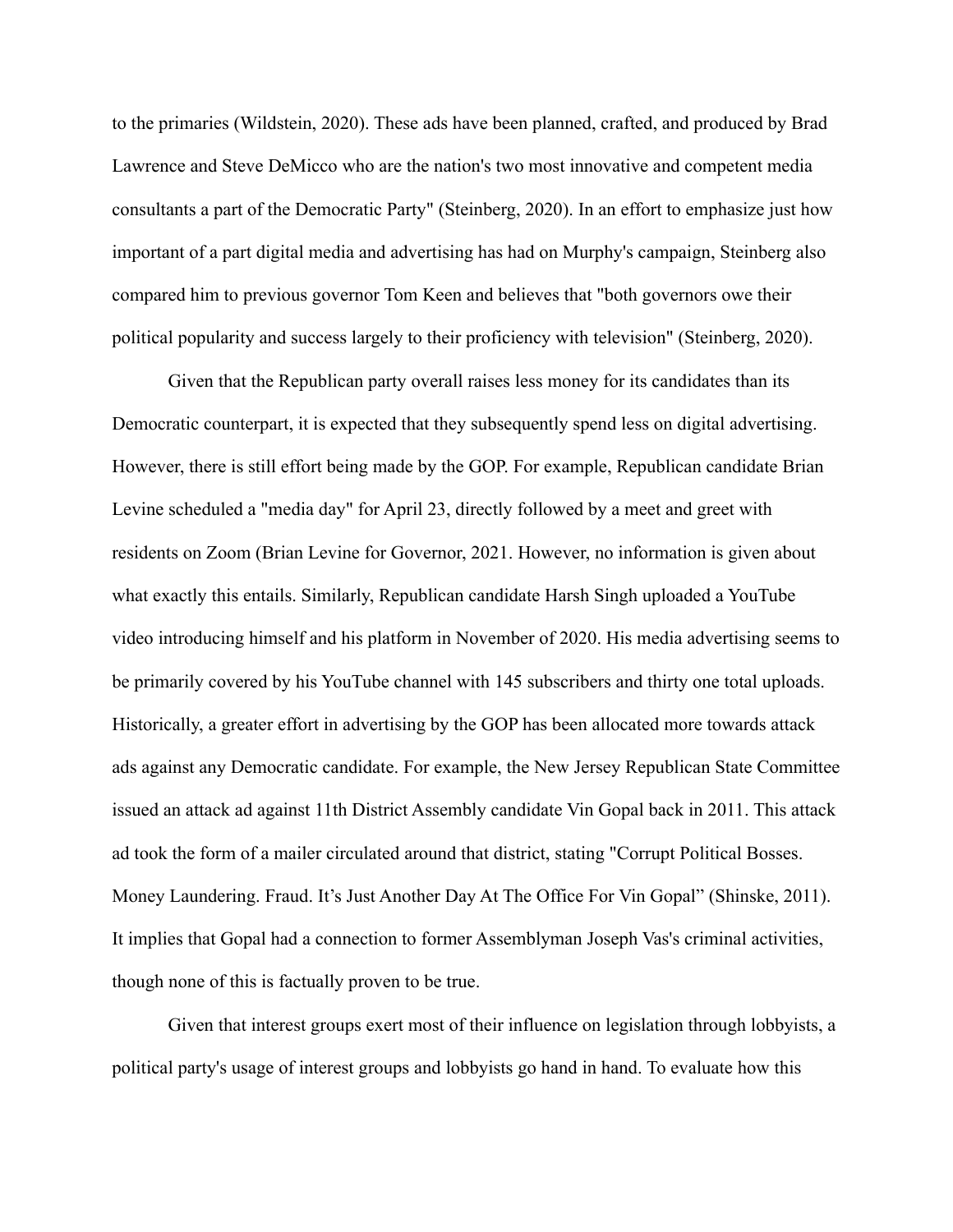applies to the Democratic party's influence on campaign activity through these two entities first requires to unpack the policies that Murphy supported as well as successfully enacted. He was able to implement the Millionaire's tax, a minimum wage increase, and an increase in aid for school districts and municipalities. His COVID-19 response also proved to be incredibly effective as he imposed strict social distancing guidelines, mask mandates, and business activity which led to the reduction of infections and death rates (Steinberg, 2020). The commercials he releases shows his support for paid family leave, lower healthcare costs, and property tax reduction (Steinberg, 2020). Upon evaluating the top interests groups in New Jersey based on the amount of money they spent in 2019, many seem to be relating to the working class, education, or healthcare. Thus their correlation or relationship with Murphy's most popular policies and legislation could lead one to logically conclude that interest groups do play a huge role in election campaigns. The groups that endorsed Murphy or showed support in some capacity include the New Jersey Education Association , New Jersey State Laborers, and New Jersey Hospital Association, Northeast Regional Council of Carpenters, Plumbers and Pipefitters, Communications Workers of America, and New Jersey Builders Association (Friedman, 2019).

The amount of money spent on lobbying further testifies to the increased importance of the practice. According to the New Jersey Election Law Enforcement, the amount of money the top ten New Jersey interest groups have spent in 2018 all drastically increased in 2019. A few have increased as far as double the amount they spent in 2018. In 2019 altogether, New Jersey lobbyists spent over \$100 million (O'Dea, 2020). Even on incredibly specific interests like marijuana alone, that has led to the spending of \$3.8 million dollars on issues such as expansion of medical marijuana, decriminalization, and legalization" (O'Dea, 2020).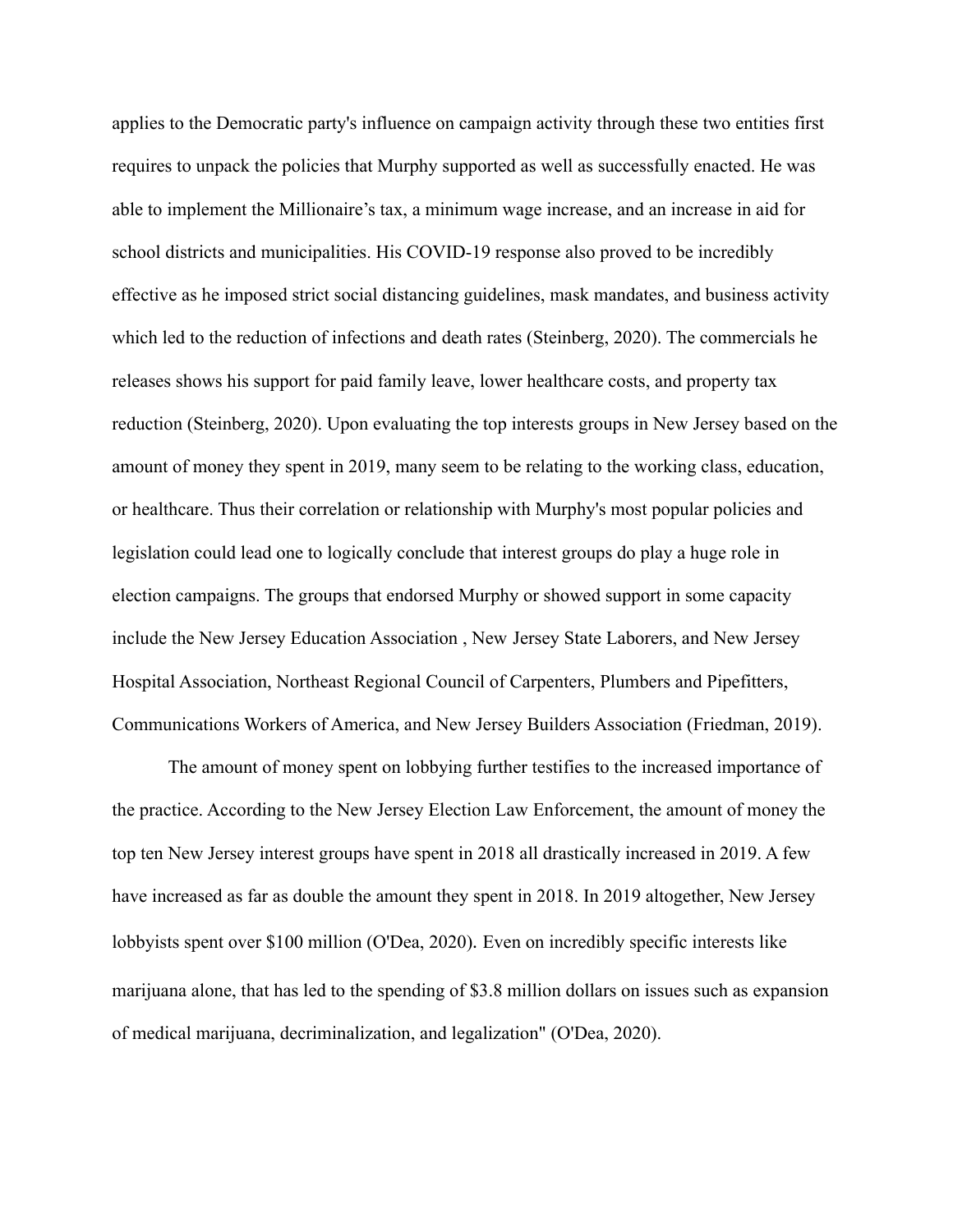A particularly unique case of lobbyist Pete Cammarano shows is a specific example of how a lobbyist plays into the campaign activity of certain candidates. Cammarano became a lobbyist in 2006, amazing an impressive roster of highly reputable clients in technology, utilities, gambling, health care, and marijuana and his firm "became the fifth-largest lobbying shop in the state" (Nash, 2018). He took a particular interest in legalizing marijuana. His motivations seemed to stem from genuine concern over social issues, as the driving factor behind this stance was the fact that Black marijuana users and dealers were far more disproportionately arrested and incarcerated for marijuana than whites. Keeping this mind, he served as Murphy's liaison to legislation makers as well as served as his top political adviser in 2018. He also had the power of managing almost 130 gubernatorial staffers. Because of this, Cammarano wielded an enormous amount of influence in Trenton, where he was not just any other chief of staff, but one that held the ability to influence marijuana legislation on a statewide scale. Thus, he was an integral part of the Murphy administration's success given his extensive amount of experience and power. His "knowledge of the levers of power in Trenton is unmatched by anyone" (Nash 2018). These findings demonstrate that lobbyists have always and will continue to exert an overwhelming amount of influence in campaign activity and legislation.

The methods that lobbyists from all political parties utilize to achieve their goals also sheds light on the growing importance of digital media and media advertising, not just for the gubernatorial candidates themselves. Jeffrey Brindle stated to the NJ spotlight that "the days when lobbyists dependent mostly on buttonholing legislators in the state house hallways are long over." Instead, they have increasingly relied more and more on "television, radio, digital, billboards, and other advertising methods" as a way to "seek to mobilize grassroots support for or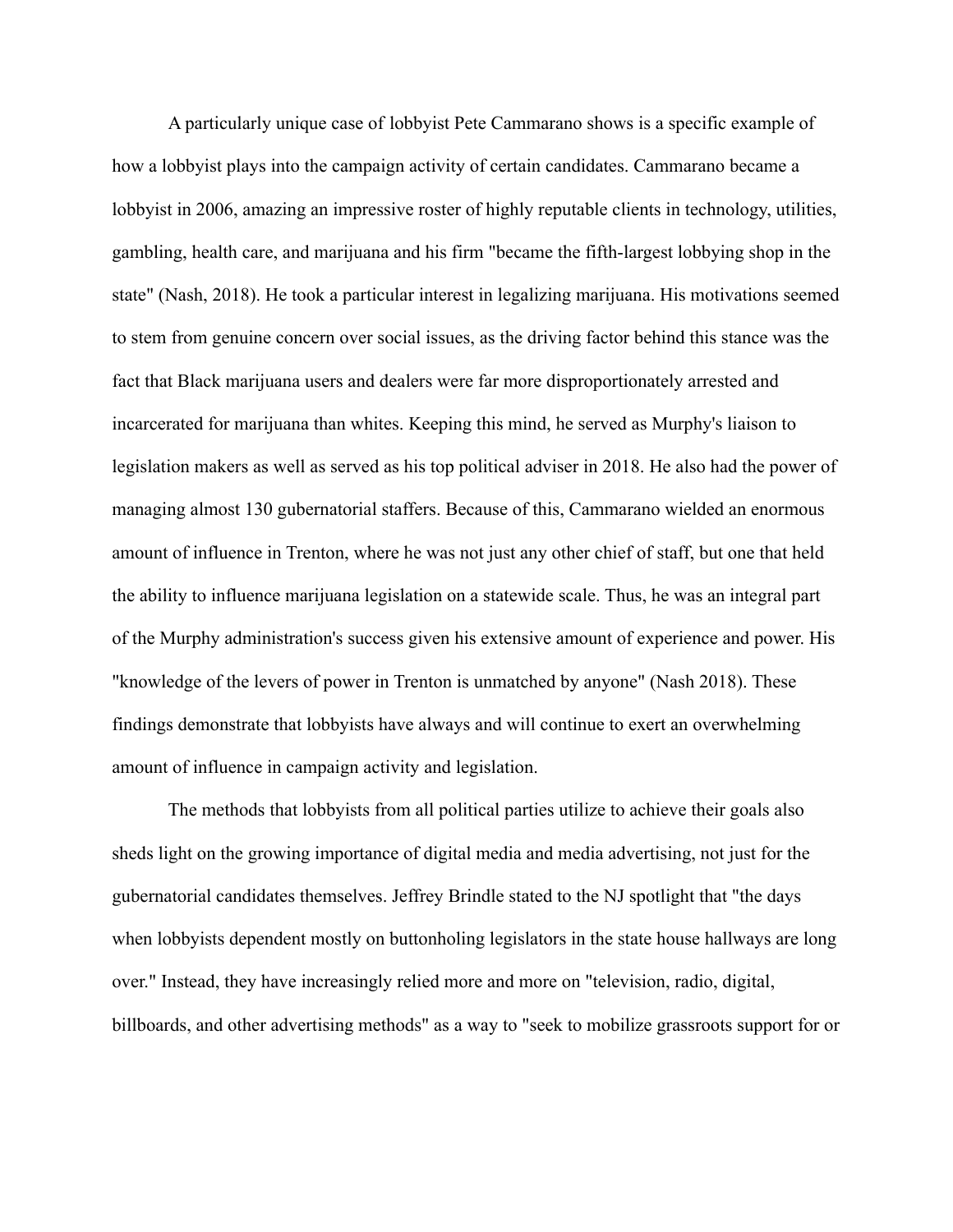against bills." And while this can be an effective strategy, it also costs money, which is what Brindle attributes the massive spike in lobbyist spending to.

One striking example of the increased use of digital media within political parties is the ACLU of New Jersey combined usage of an Instagram, Twitter, and Facebook account. A left-wing human and civil rights interest group covering a spectrum of topics like abortion, racial justice, prisons, immigration, and LGBTQ+ rights, the ACLU utilizes daily tweets, infographics, and videos to promote messages and present research regarding such topics. Such methods of interest groups using social media platforms may arguably be one of the most efficient ways of garnering attention from as many people as possible within the shortest amount of time. The statistics regarding United States social media among its population speaks for itself. Eighty-three percent of Americans over thirteen years old are active on one or more social media accounts, with an average usage time of 2 hours and 24 minutes (Dean, 2021). According to research from Pew Research published in January of 2021, eighty-six percent of Americans receive their news primarily from social media platforms.

The ACLU of New Jersey also serves as another example of an interest group whose public viewpoints play an important role in shaping the way the public thinks about certain legislative issues and therefore makes them aware of how candidates from various political parties respond to said issues. In the beginning of April, they published the results of a poll to their Instagram account revealing that "⅔ of New Jersey voters support the Reproductive Freedom Act," citing the source Change Research. Similarly, in October of 2020, they made a post informing voters of as well as promoting bill S2480/A4171, which would allocate funds to immigrants in New Jersey that have been denied economic relief. They then supported their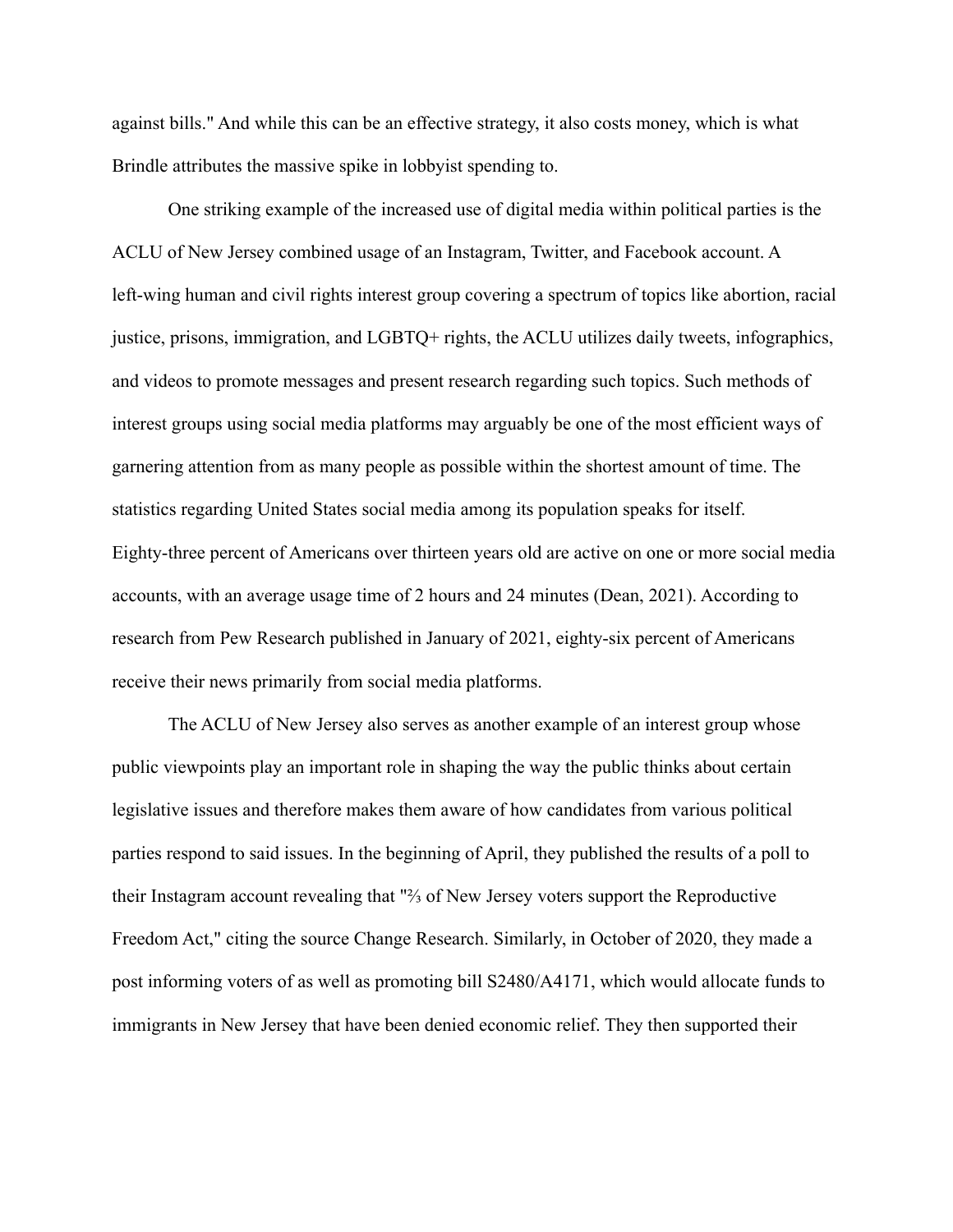stance by citing 63% of voters agree to the bill as well, according to a poll conducted by them. However, bias may be present as the ACLU generally attracts more left-leaning citizens.

Gun rights interest groups leverage a similar type of power in influencing candidates' campaigns. Evaluating data from 2007-2013 published on NJ.com in 2019 reveals that organizations like the National Shooting Sports Foundation Inc., Association of New Jersey Rifle and Pistol Clubs, and the National Rifle Association donated a few hundred to a thousand dollars to Republican lobbyists for the cause of pro-gun rights (Astudillo, 2019). Perhaps contributions to and from interest groups and lobbyists like these can explain that although gun control legislation was passed throughout the New Jersey legislature, they ultimately were not passed by former Chris Christie when he was governor. Gun advocate groups continue to leverage influence on legislation even after a candidate's election. After Murphy's election and the successful passing of a bill that imposed stricter gun control measures, the state of New Jersey was sued by the Association of New Jersey Rifle & Pistol Clubs and the National Rifle Association at the end of 202 for a law that "denies law-abiding gun owners the right to a concealed carry permit" (NRA-ILA, 2020). The successful passing of strict gun laws in the first place in recent years during Murphy's administration may be attributed to the fact that gun rights interest groups barely have any digital media presence, unlike powerhouse organizations like the ACLU. And if they do exist somewhere online, they hardly garner enough attention and traction to influence New Jersey voters on a massive scale. For example, the ANJRPC does not have an Instagram, Facebook, or Twitter page that they otherwise could take advantage of to share legislative news relating to pro-gun rights.

Another essential aspect of political parties in campaign activity is their utilization of consulting groups and services, where they implement and execute a campaign message and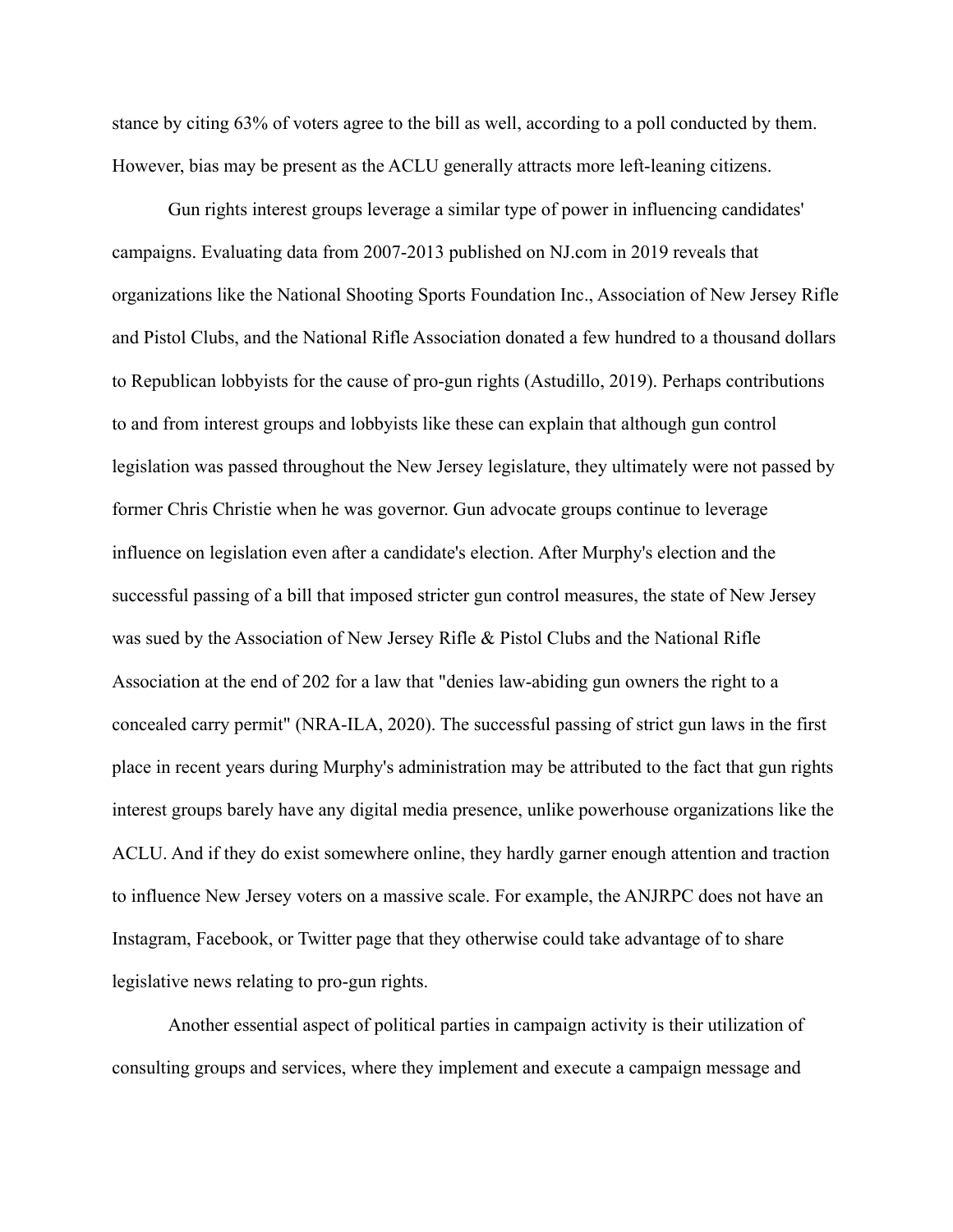strategies based on constituent research such as polling data. A noteworthy example for the Democratic party is the consulting group Scarlet Oak Strategies. According to their website, their leader Mike Muller has accumulated 25 years of experience working with New Jersey electoral and advocacy campaigns dealing with issues like "healthcare, financial services, and international issues." One selling point of their service is similar to the benefits of hiring a lobbyist--understanding the navigation of the intricacies of the New Jersey's government. In addition, they state that they are able to select target audiences specific to a candidate's campaign based on years of analytical data, and their strategic planning has been proven successful as they have achieved winning advocacy and electoral campaigns. Groups they've worked with include the New Jersey Democratic Assembly Campaign Committee, NJ Senate Democratic Majority, Monmouth County Democrats, The Voice of Working Families in the Garden State, and the Burlington County Democratic Committee. This consulting group also utilizes lobbyists, another piece of evidence supporting the massive influence lobbyists have in campaign activity.

If one wants to look at a specific consulting service that directly ties to one of the New Jersey gubernatorial candidates, it is worthy to evaluate Democratic political Consultant Steve DeMicco. He has formerly consulted for the New Start New Jew Jersey, which was founded by Phil Murphy. He helped the group's mission of growing the state's economy and improving its citizens' quality of life. Named as Ballotpedia's top consulting political influencer in New Jersey in 2015, his top strategies for consulting for the Democratic party includes conducting surveys on activists and journalists that fall across the political spectrum and having a deep knowledge of local politics and professional staff. He is a consultant who, through his superior strategies and knowledge, helps elect candidates, influence ideological changes among politicians and the public, and is referred to during policy proposals.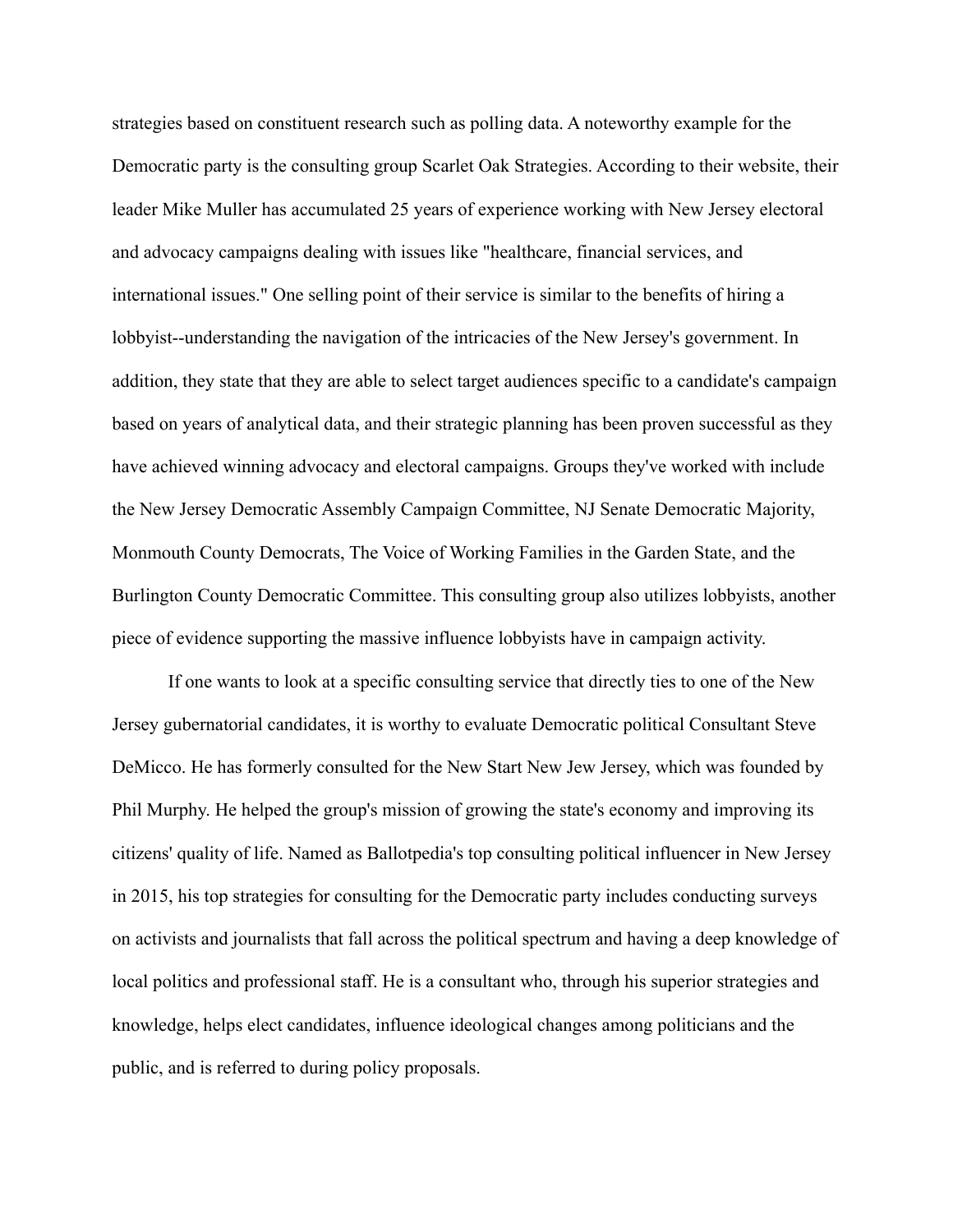In terms of Republican consulting services, though there are no known direct connections between consultants and current gubernatorial candidates, they still are just as active and Democratic ones and perform the same type of job for campaigns. For example, Chris Russell of Chris Russell Consulting is a strategic advisor for numerous Republican members of Congress, Republican organizations, the New Jersey state legislature, and local municipalities in New Jersey. He has directly served as a consultant on the campaigns of Republican Congressman Tom MacArthur, former Republican Congressman John Runyan, State Representatives Sam Fiocchi and Donna Simon, and Republican Executive Councilor Joseph Kenney. Amanda Glass is another consultant who has leveraged significant assistance in New Jersey campaign activity. Though she has not been a consultant for anyone in a gubernatorial election, she managed the New Jersey Senate Minority Leader Leonard Lance's campaign for the state's Congress in 2008. Her work led to Lance's victory in the primary election out of seven candidates as well as his victory in the general elections. Bill Hildebrand of Mercury Consulting has also contributed greatly to New Jersey Republican elections through designing "winning campaign strategies with data-driven advocacy, direct advertising and grassroots mobilization efforts" (Mercury, 2021). He has directly influenced political campaign activity by managing direct mail expenditures for ballot referendums, super PACs, non-profits, and party committees.

The influence of political parties on municipal, gubernatorial, and federal elections are based on a variety of factors from finances, to lobbying, to interest groups, and to digital media. Although the general trend of political party influence on campaign activity throughout the years has been decreasing, the case of the New Jersey Democratic and Republican parties shows that despite these trends, campaign activity continues to rely heavily on them. The data showing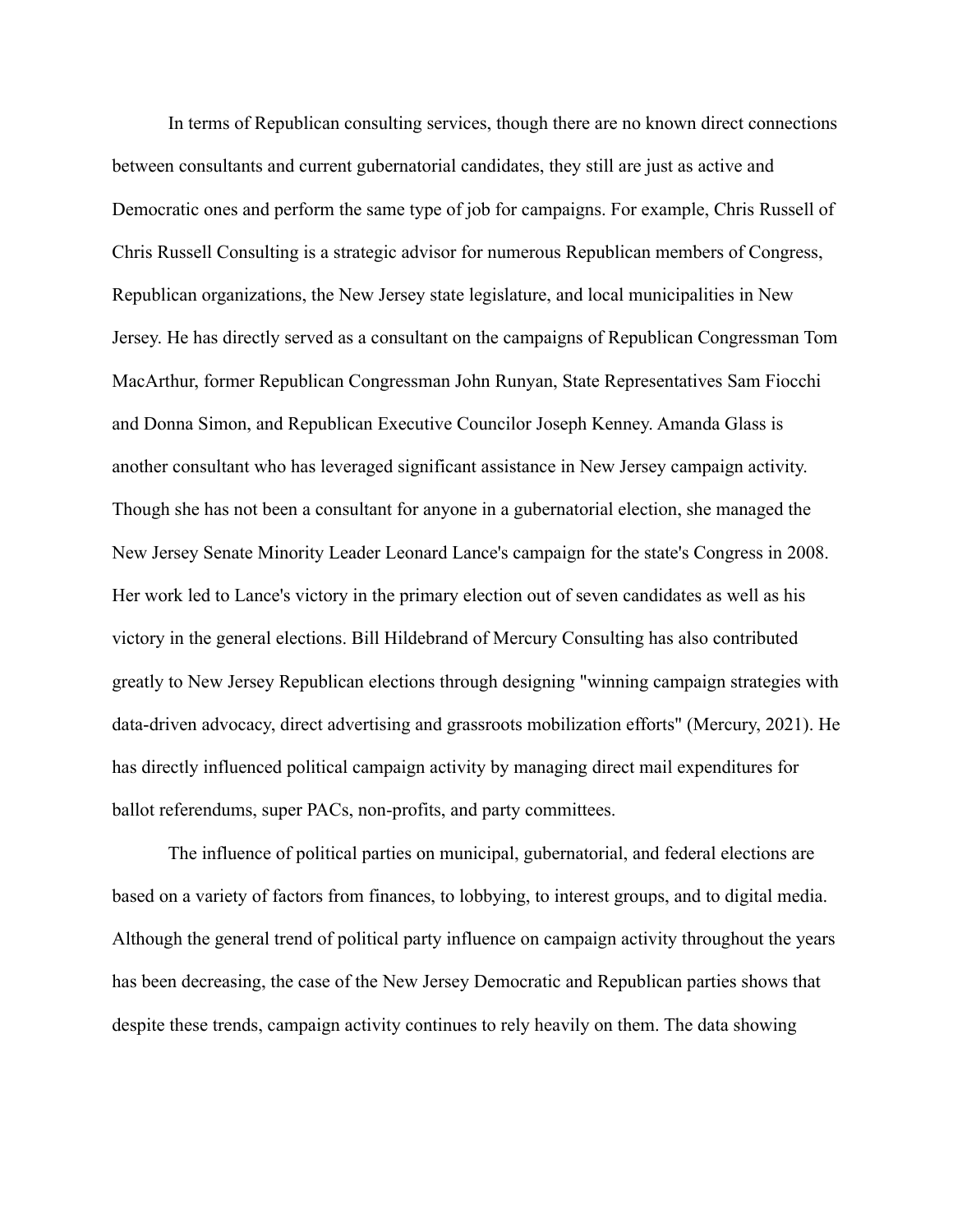money allocated towards campaign financing, lobbying, interest groups, and digital media proves this to be true.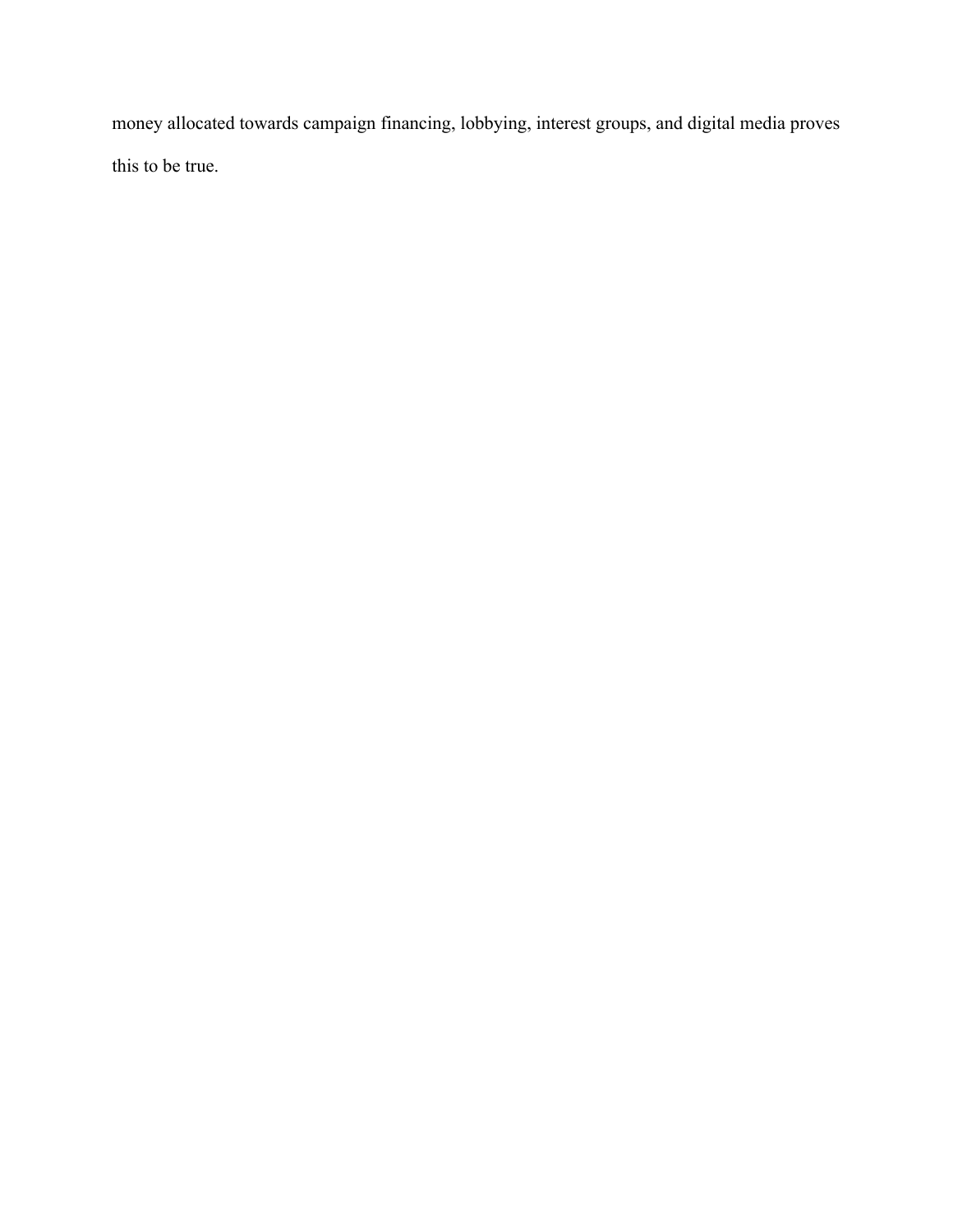## Works Cited

Arco, Matt. "Group with Close Ties to Murphy Gets Contract for \$3M State Advertising Campaign." NJ.com, 17 Oct. 2019, www.nj.com/politics/2019/10/group-with-close-ties-to-murphy-gets-contract-for-3m-stat e-advertising-campaign.html.

"About Us." Checkmate Strategies, www.checkmatewins.com/about/.

Astudillo, Carla. "Lobbyists, Guns and Money in N.J. Politics: Explore the Database." NJ.com, 24 Feb. 2014, www.nj.com/news/2014/02/database\_gun\_money\_in\_new\_jersey\_politics\_1997-present. html.

"Bill Hildebrand." Mercury, 12 Mar. 2021, www.mercuryllc.com/experts/bill-hildebrand/.

- Dean, Brian. "How Many People Use Social Media in 2021? (65+ Statistics)." Backlinko, 23 Apr. 2021, backlinko.com/social-media-users.
- Friedman, Matt. "See How Much N.J.'s Top 10 Special Interest Groups Have Spent." NJ.com, 11 Sept. 2014,

nj.com/politics/2014/09/trentons\_big\_spenders\_njs\_top\_10\_special\_interest\_groups.html

Johnson, Brent. "N.J. Governor Candidate Singh Pitches Himself in TV Ad." NJ.com, 26 May 2017,

nj.com/politics/2017/05/who is hirsh singh nj governor candidate pitches h.html.

Nash, James. "Murphy's Top Aide Ran a Small Town, Advocated for Legal Marijuana." North Jersey Media Group, NorthJersey, 11 Feb. 2018, www.northjersey.com/story/news/new-jersey/2018/02/09/roly-poly-power-lobbyist-helps -murphy-navigate-trenton/1022630001/.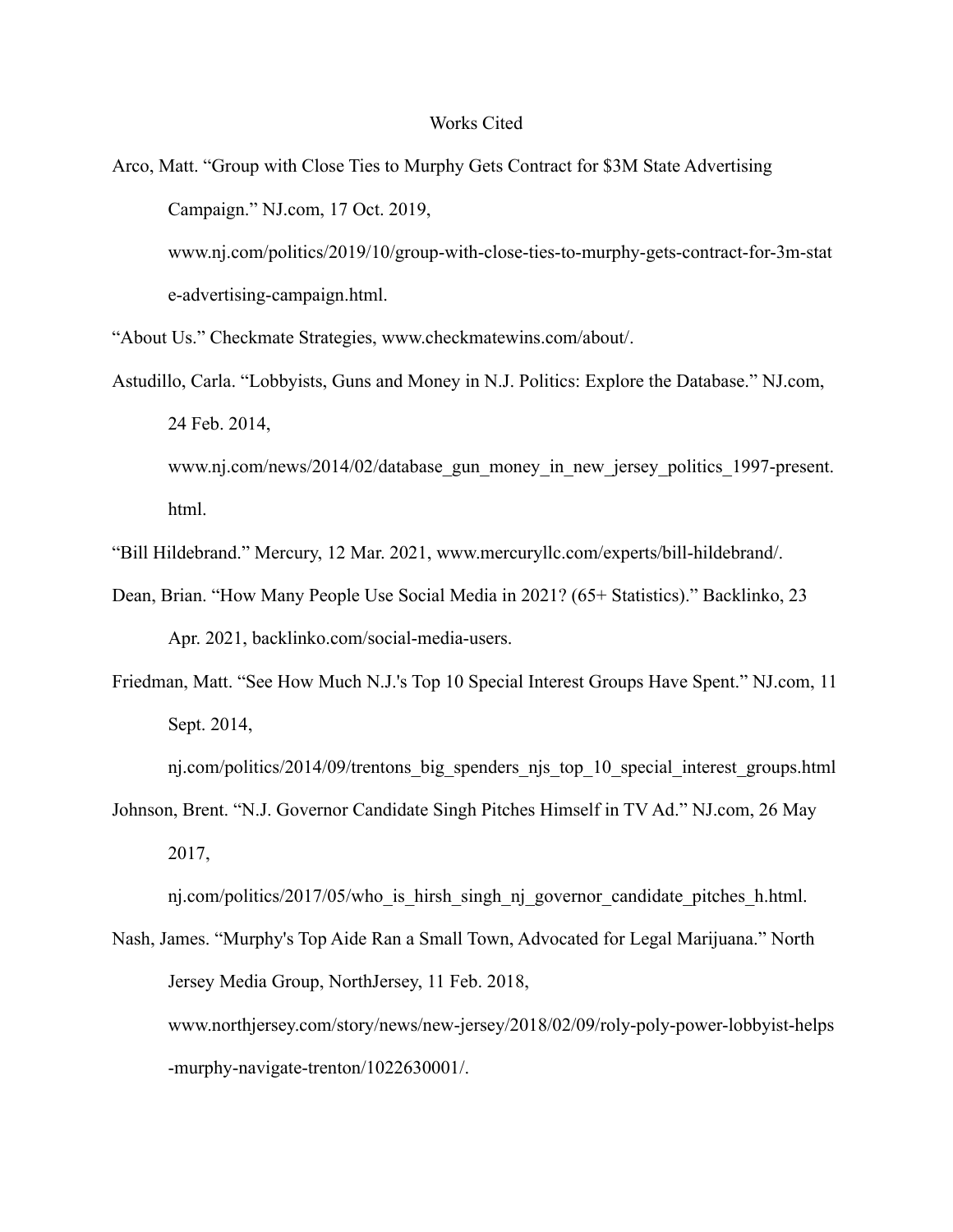"News Release." New Jersey Election Law Enforcement Commission, 16 May 2017, www.elec.state.nj.us/pdffiles/press\_releases/pr\_2017/pr\_05102017.pdf.

- NJ Election Law Enforcement Commission, 2021, Expense Report. www.elec.state.nj.us/ELECReport/SummaryData.aspx?Entity=d3gEt02CT2s%3D#Pa8e1 6406b60546549a74d75057f75449\_14\_58iT0.
- O'Dea, Colleen."2019 Lobbyist Spending in NJ Breaks 3 Digits for First Time, Tops Out at More than \$100M." NJ Spotlight News, 10 Mar. 2020,

www.njspotlight.com/2020/03/2019-lobbyist-spending-in-nj-breaks-3-digits-for-first-tim e-tops-out-at-more-than-100m/.

PR News Wire. Brian Levine Announces a "Media Day" on April 23, 2021 in Somerset, New Jersey, 21 Apr. 2021,

www.prnewswire.com/news-releases/brian-levine-announces-a-media-day-on-april-23-20

21-in-somerset-new-jersey-301273604.html.

Shinske, Caryn. "PolitiFact - Vin Gopal Targeted in GOP Attack Ad for New Jersey Assembly District 11." PolitiFact, 4 Nov. 2011,

www.politifact.com/factchecks/2011/nov/04/new-jersey-republican-state-committee/vingopal-targeted-gop-attack-ad-new-jersey-assemb/.

Shearer, Elisa. "86% Of Americans Get News Online from Smartphone, Computer or Tablet." Pew Research Center, Pew Research Center, 12 Jan. 2021, www.pewresearch.org/fact-tank/2021/01/12/more-than-eight-in-ten-americans-get-news-f rom-digital-devices/.